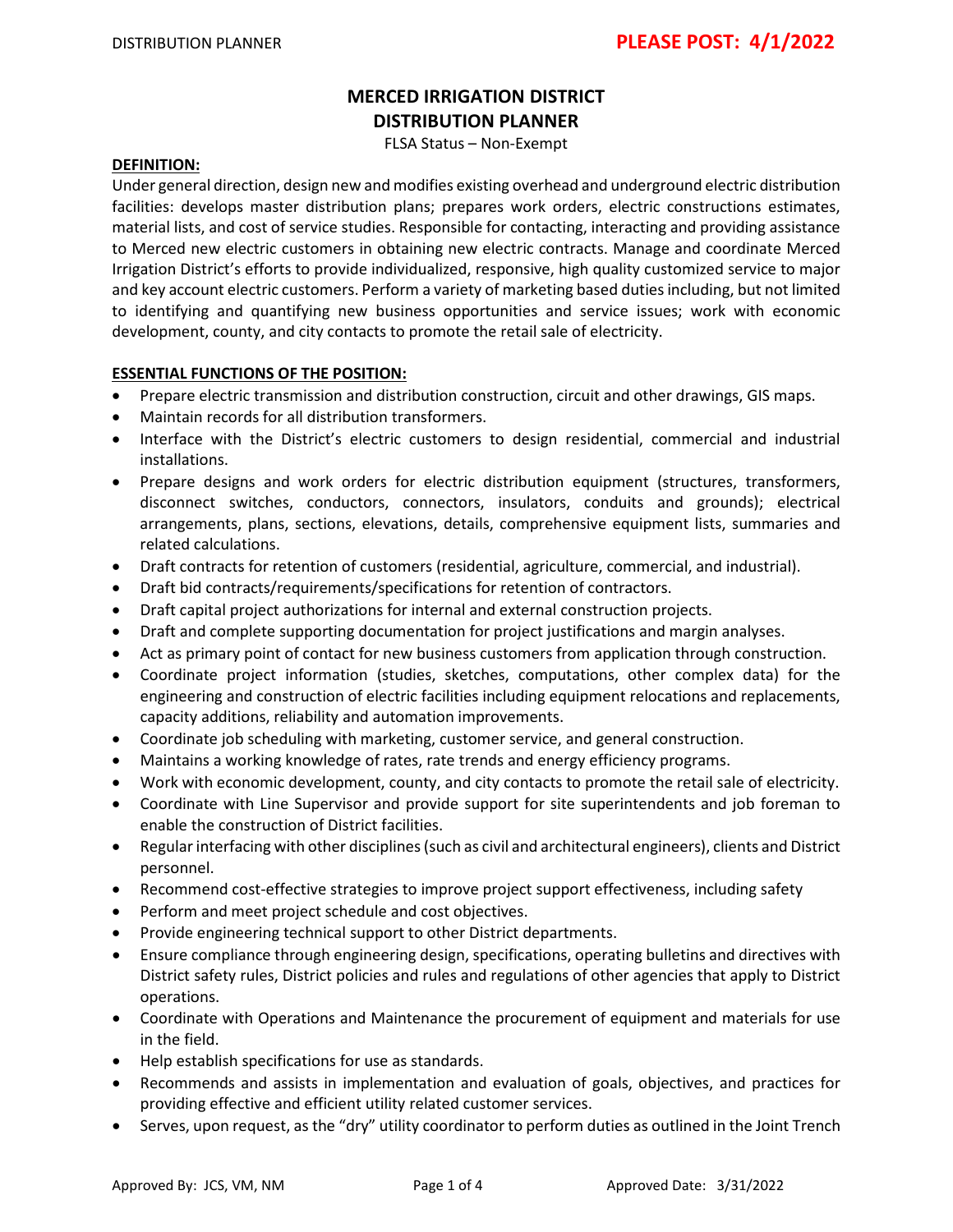Coordination Responsibilities.

- Draft clear and concise customer communications as required, including, but not limited to contracts, load sheets, service memorandums, invoicing for miscellaneous electric fees, written transmittals and documentation of information.
- Prepare a variety of reports to keep management informed of program/project status; develop qualitative and quantitative measures to evaluate program/project financial status, customer satisfaction, contractor performance and public relations, and recommends modifications to increase effectiveness; conducts research and performs analyses to make recommendations to managementrelated program design.
- Participate in site visits to current business customers to provide electrical service options and provide reports to these clients defining applicable electrical connection costs, rate analysis, economic incentives and energy efficiency incentives.
- Review contract/commitments to ensure consistency with relevant rates, rules and policies.
- Perform other duties as requested, directed, or assigned.

### **QUALIFICATIONS:**

Any combination of experience and education that would prepare the candidate for the duties and responsibilities of the position is acceptable.

### **Education:**

• Two (2) years of college with substantial course work in engineering to include drafting, computer aided design, basic electrical theory and mathematics at the trigonometry level. Bachelor's degree is a plus.

### **Experience:**

• Two (2) years of Experience in the electrical power industry.

### **Ability to:**

- Prepare, maintain and revise detailed drawings, schematics, sketches and maps both manually and using computer aided design software (AutoCAD).
- Post completed work orders and service orders to GIS Map and associated Data Base.
- Maintains records in GIS for all equipment located on poles and underground installations.
- Work and communicate effectively with co-workers, other departments, agencies, contractors, customers and developers.
- Intermediate computer application skills.
- Solve complex problems.
- Multi-task with several complex and demanding concurrent projects.
- Communicate clearly and concisely, orally and in writing.

### **Knowledge of:**

- Utility engineering principles, practices, and terminology.
- Working knowledge of National Electrical Safety Code, National Electrical Code, and Merced, Livingston, and Atwater cities Electrical Ordinance.
- Knowledge of overhead and underground construction standards and required materials.
- Knowledge of surveying techniques.
- Knowledge of GIS mapping and Data Base.
- Basic electrical theory, General Orders #95, #128 and #165, and District Electric Service Rules.
- Ability to follow written and verbal instructions: ability to communicate both verbally and in writing: ability to work well with the public and coworkers.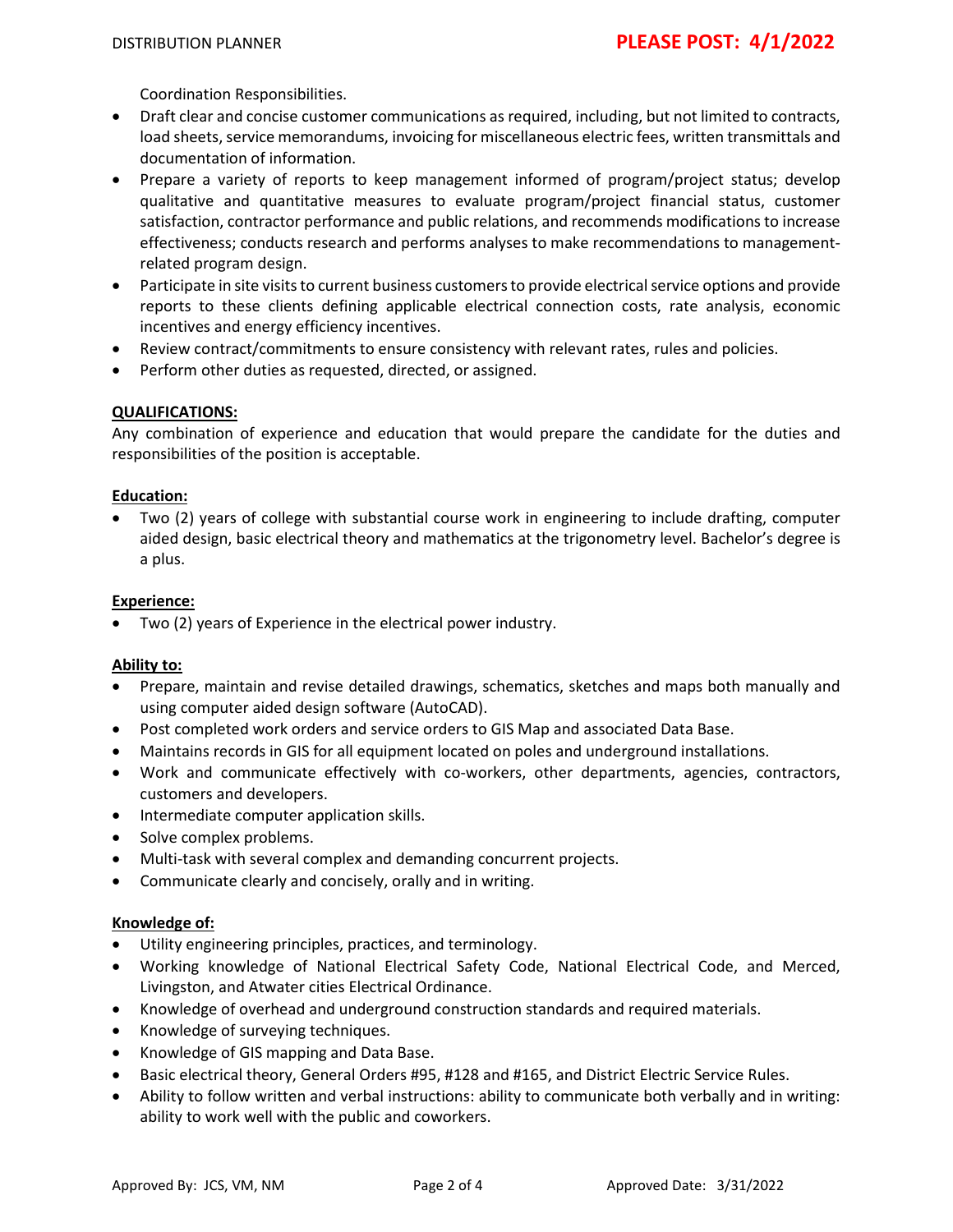### **Necessary Special Requirement:**

- Personal computer including word processing and spreadsheet software; phone; copy and fax machine, and other equipment pertaining to this position.
- A valid California Class C Driver License and the ability to maintain insurability under the District's vehicle insurance program.
- Abide by all District policies, guidelines and rules.

## **ENVIRONMENTAL FACTORS:**

- Exposure to the sun: 50% or less work time spent outside a building and exposed to the sun.
- Irregular or extended work hours: Occasionally required to change working hours or work overtime.
- Work performed in an office environment

The mental and physical demands described here are representative of those that must be met by an employee to successfully perform the essential functions of this job. Reasonable accommodations may be made to enable individuals with disabilities to perform the essential functions:

### **ESSENTIAL MENTAL ABILITIES:**

- Exercise independent judgment.
- Self-directing and organized.
- Reason objectively.
- Assess, project and plan work activities on a daily and weekly basis.
- Interpret state/ federal/agency regulations.
- Document concisely, accurately and timely.
- Handle a variety of duties which may be interrupted or changed by immediate circumstances.

### **TYPICAL PHYSICAL DEMANDS:**

- Communicate orally and in writing with District management, co-workers, outside auditors, customers, and the public in face-to-face and one-on-one settings.
- Transport, set-up and removal of promotional equipment and materials at various public functions.
- Use of office equipment such as computer, copiers, scanners, and fax machines.
- Capable of negotiating stairways and uneven ground from time to time.

| Sitting:<br>Hands/Arms:<br>Lifting: | Remains in a seated position for up to eight (8) hours per day<br>Operates computer for up to eight (8) hours per day<br>Raises and lowers boxes and supplies up to twenty-five (25) pounds. |
|-------------------------------------|----------------------------------------------------------------------------------------------------------------------------------------------------------------------------------------------|
| Stooping:<br>Talking:               | Bends body downward and forward by bending at the knees or waist<br>Expresses ideas and shares information by means of spoken work in person and by                                          |
|                                     | telephone.                                                                                                                                                                                   |
| Hearing:                            | Hears well enough to receive communications in person and by telephone.                                                                                                                      |
| Vision:                             | Reads written and video messages for up to eight (8) hours per day. Operate vehicles and<br>office equipment.                                                                                |

### **SUPERVISION:**

The position receives general supervision from Manager of Engineering, Energy Resources.